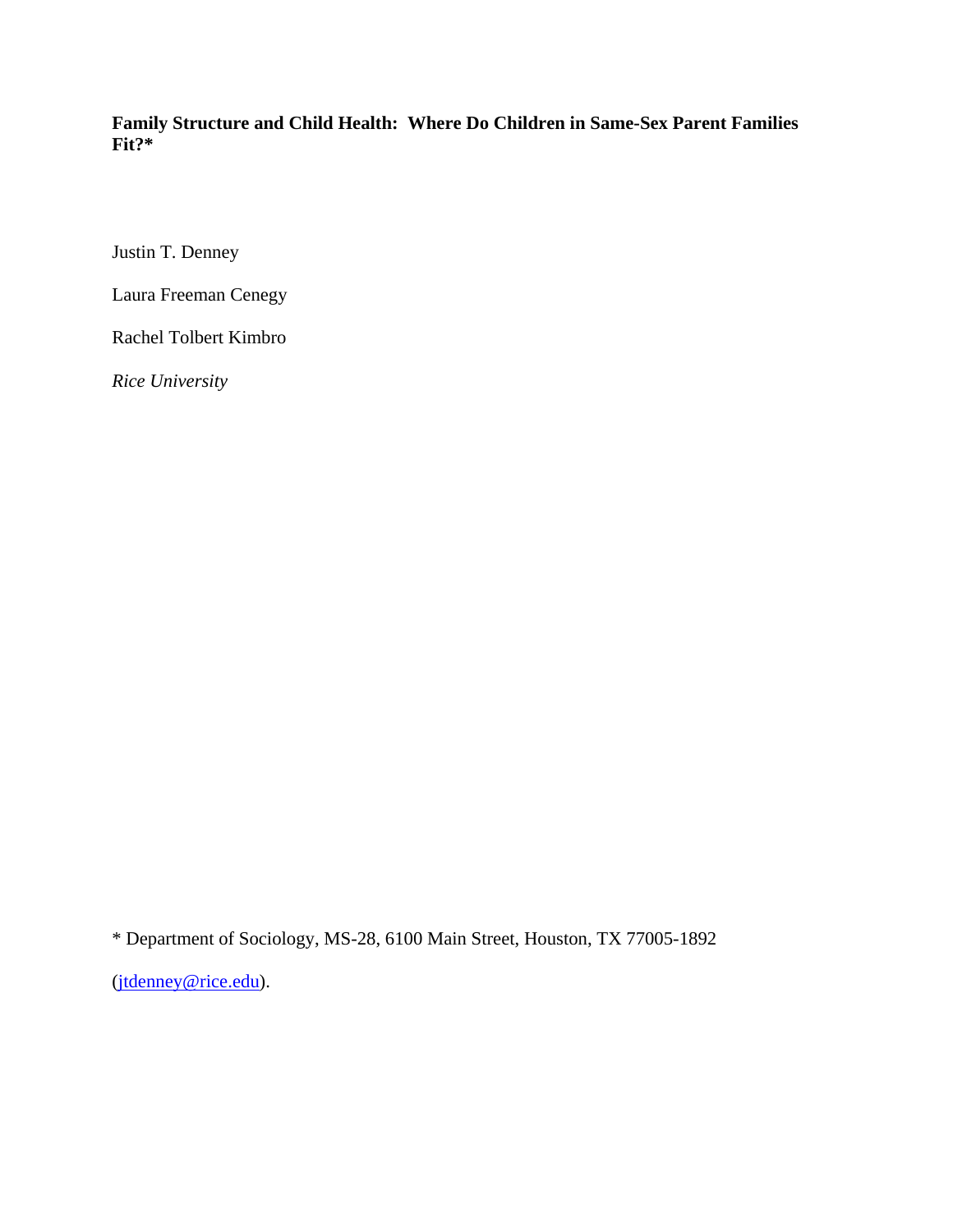# **Abstract**

Increasing family complexity over the last half-century has spurred the need for research on the implications for children of diverse family structures. In particular, research focused on the health and development of children in same-sex parent families is scarce. What evidence is available suffers from many shortcomings, including a lack of representative data. We use 14 years of the National Health Interview Survey (1998-2011) to identify children age 0 to 18 in married couple different-sex, same-sex couple, cohabiting different-sex couple, and single parent families. We examine the relationship between family type and the parent's perception of the child's overall health status while accounting for important covariates such as socioeconomic status, health insurance, and whether the child was adopted. The results suggest that children in same-sex families are similar to those in married families and children in different-sex cohabiting and single parent families have higher odds of poorer health.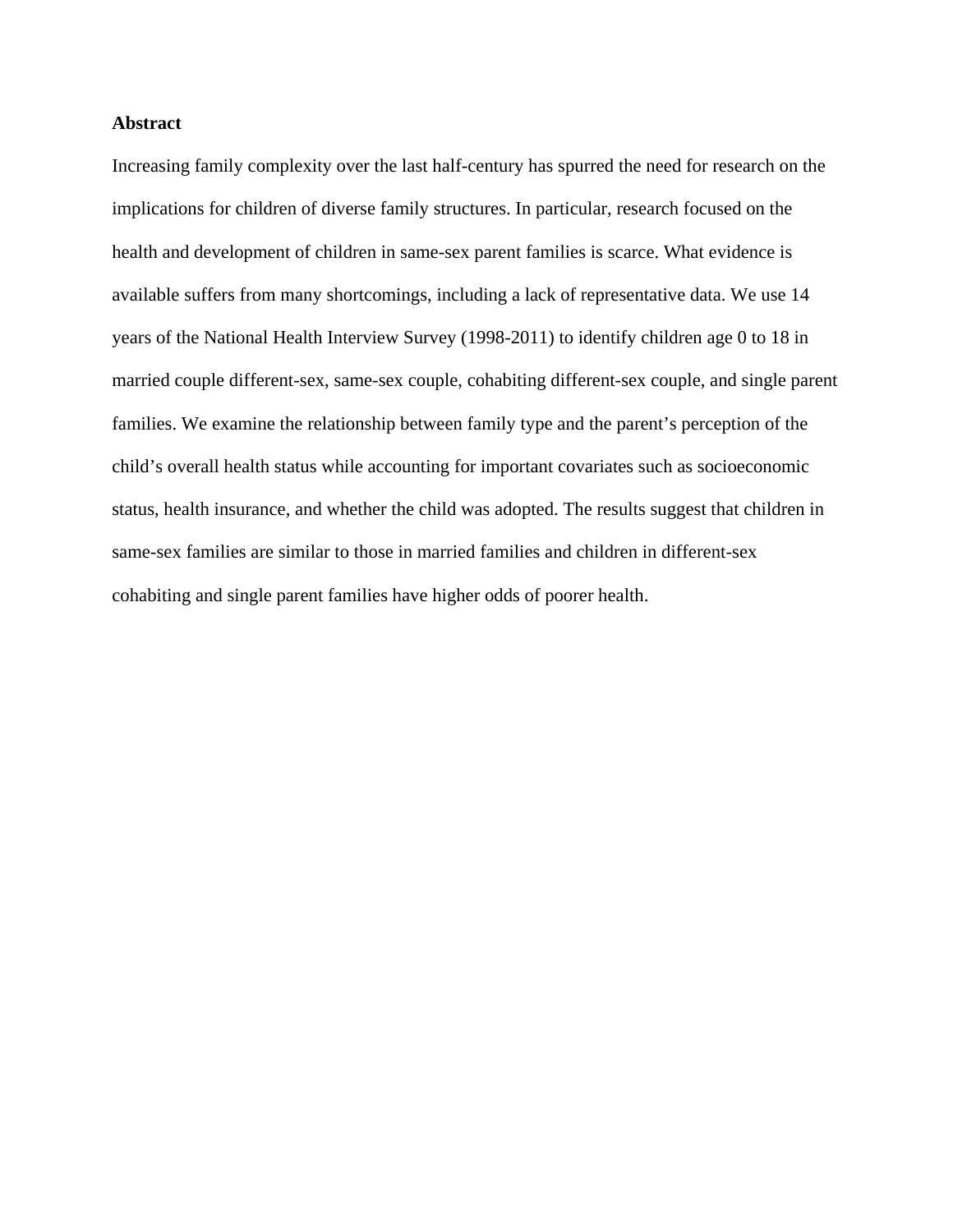## **Family Structure and Child Health: Where Do Children in Same-Sex Parent Families Fit?**

The expansion of family configurations and increasing family instability over the last half-century has spurred the need for research on the implications for children living in complex family structures (Cherlin 2012). Family complexity and its impact on child health is a particularly nascent area of study, as researchers have yet to consider children living in many different family types—including children living with cohabiting, step, and same-sex parents, as well as children living in extended kin families. Until now, for convenience researchers typically put these family types into the ubiquitous, "other" family category, or lump all non-married parent families together in an "unmarried" category. This masking of complexity is partly due to sample size restrictions for ultra-fine family classifications in child-level data, but failing to account for these differences prevents researchers from fully understanding the mechanisms that connect family structure to child health.

Compared to the abundance of research on family structure and children's well-being (e.g. emotional, behavioral, and cognitive outcomes) (Brown 2010; McLanahan and Percheski 2008), far fewer studies have focused specifically on how family structure influences children's health (Conway and Li 2012). The few existing investigations into this relationship demonstrate the importance of disentangling various types of family structures (e.g. accounting for biological/non-biological parents, and parents' gender) and child health outcomes from general well-being (Bramlett and Brumberg 2007; Conway and Li 2012). That is, while research generally shows that children who live in married parent households fare best in terms of health (Bramlett and Brumberg 2007), there is significant variation in child health outcomes across nontraditional family structures, and not necessarily according to the expected pattern (Bramlett and Brumberg 2007; Conway and Li 2012). For example, as one might expect, in terms of health,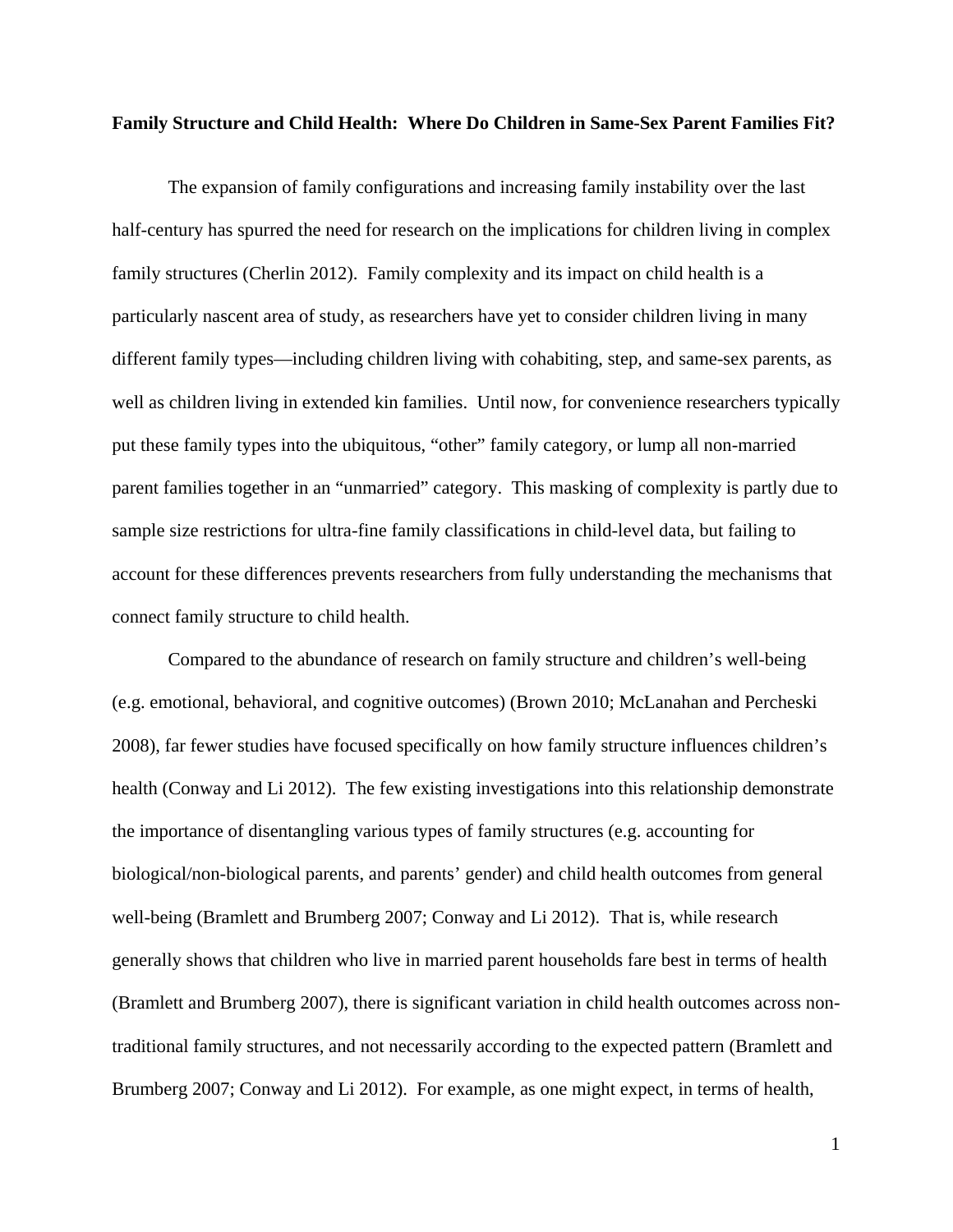children in married parent families fare better than those in cohabiting families, and children in cohabiting families fare better than those in single parent households (Conway and Li 2009; Harknett 2009; Schmeer 2012). In other words, marriage seems to be most protective for children in terms of health, while children living in single parent families seem to experience the greatest health risk, and children in cohabiting families occupy some middle-ground. Yet, when parent gender and biological parenthood are accounted for, some evidence indicates that children in single father families fare just as well as those living with two married or cohabiting, biological parents in terms of health (Bramlett and Brumberg 2007; Conway and Li 2012). Curiously, the same advantage for children in single father families, as opposed to single mother families, is not exhibited in terms of children's educational or behavioral outcomes (Conway and Li 2012).

A flurry of scholarly activity, partially motivated by the Supreme Court's consideration of DOMA legislation and same-sex marriage, recently occurred surrounding the issue of the wellbeing of children who grow up with same-sex parents. The Wendy Manning-led, excellent Amicus Brief for the American Sociological Association (2013) summarized the small, existing literature on the children of same-sex parents. It concluded that there was no credible social science evidence to support the idea that children in same-sex parent families fared worse on any outcomes. In addition to the Supreme Court's focus on the issue, a controversial article was published in *Social Science Research* (Regnerus 2012) which made claims about lower wellbeing for children in same-sex families. Extensive backlash resulted within the scholarly community, largely revolving around the methods used to adjudicate children who were and were not in same-sex families (for a review, see Cohen 2013; Perrin, Cohen, Caren 2013). Although highly questionable methodological decisions were made in the Regnerus (2012)

2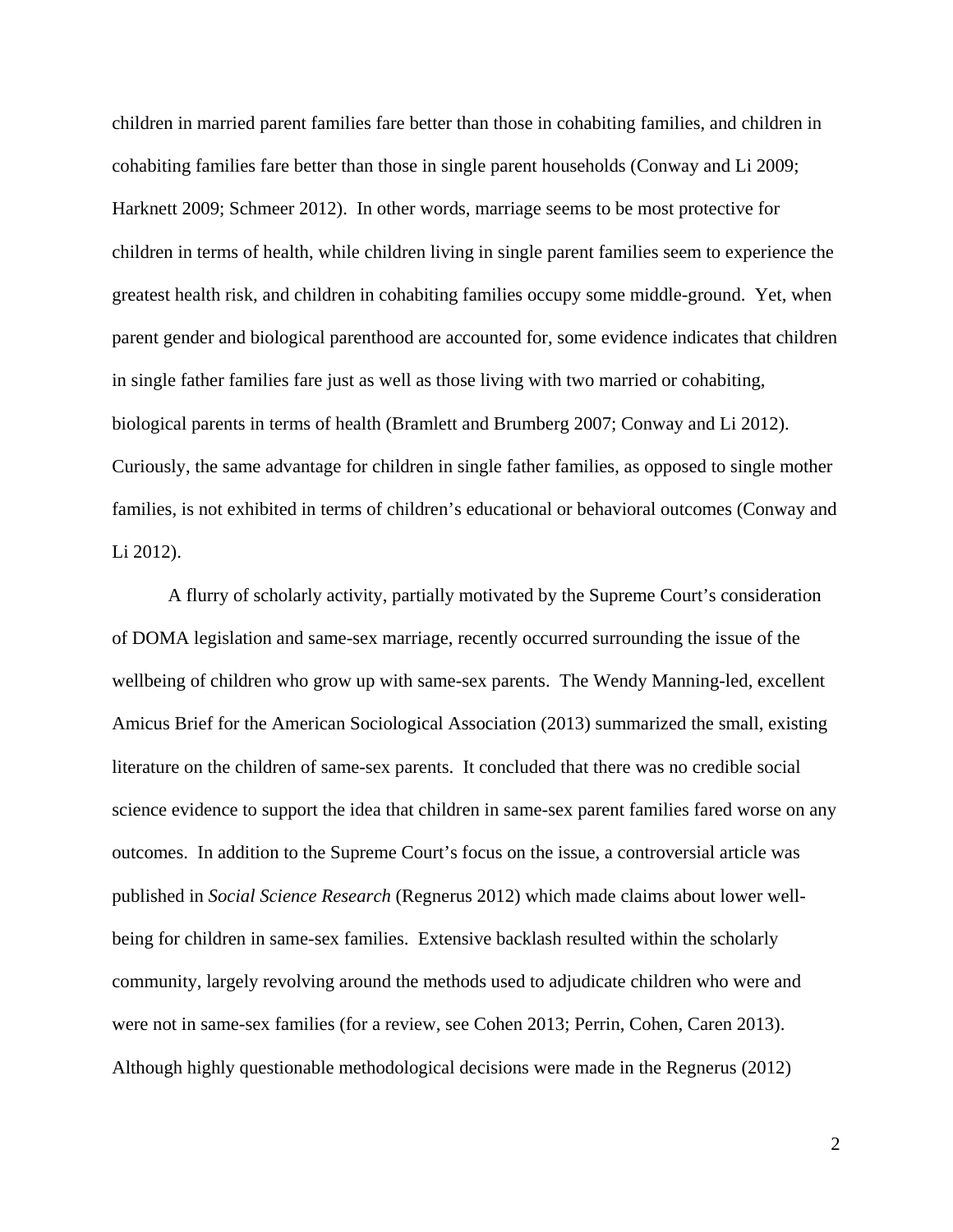study, the classification issue is a problem which has long plagued studies of same-sex children (Schumm 2012), for three reasons – first, because standard household and family surveys often do not contain the kinds of measures (household rosters including gender, and the relationship of everyone in the household to each other) needed to determine same-sex families; second, virtually no nationally-representative studies contain measures of sexual orientation, so even if roster and family structure data can identify same-sex adults living in the same household, we cannot be sure they are romantic partners; and finally, because of the lack of sufficient sample sizes, even in national data sets, to separate out and make estimates for the children of same-sex parents. In addition to data limitations, prior work on same-sex families often neglects to build a theoretical case for *why* we might expect differences (or similarities) across outcomes for children.

Still, in the absence of research that considers children in same-sex families, the existing literature identifies several mechanisms that may serve as useful starting points for speculation into how same-sex family structures influence child health. Socioeconomic status (SES), family stress processes, social support, parental time use, and selection, for example, have all been implicated for the relationship between family structure and child outcomes (see Brown 2010 for review). Given previous findings, we might expect children in same-sex and married parent families to experience similar circumstances with regard to SES and time use (i.e. time spent focusing on children's exercise versus television watching) (Carlson and Corcoran 2001). The SES of same-sex families, however, is still not well understood as persistent disadvantages may be present among sexual minorities who, in particular, live with children (Badgett, Durso, and Schneebaum 2013). Children in same-sex families, however, may indeed differ from children in married parent families in other regards, as same-sex children may experience greater exposure

3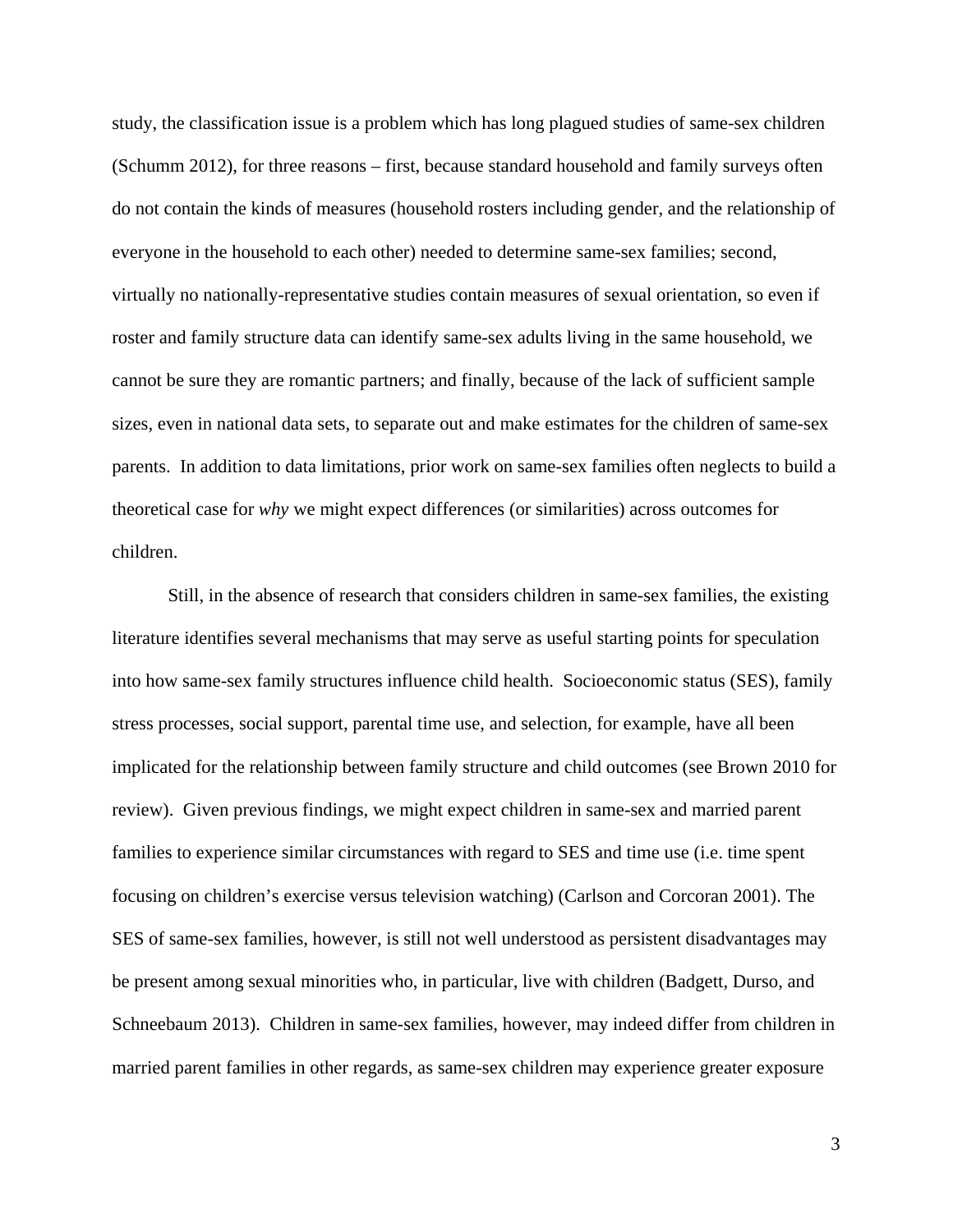to family stress processes and less social support (Brown 2010). We might further speculate that while one doesn't 'select' into same-sex partnerships the same way one might 'select' into cohabitation or divorce (Buckles and Price 2013), same-sex couples could, however, 'select' into being in a committed relationship. Given this possibility, there may be good reason to expect children in same-sex families to be similar to children in married parent families, because samesex families must employ deliberation and intentionality in building a family. That said, the issue of stigma (Demo and Acock 1988) is likely to be a greater concern for children in same-sex than married parent families; and there is reason to suspect, for related reasons, that same-sex families might experience less extended kin social support as well. Considering the findings and limitations of past research, the current study builds the case that, partly due to the intentionality in building same-sex families (with the exception of children conceived in previous different-sex relationships), the possibility of less SES disadvantage in same-sex families (Valanis et al. 2000) as compared to, say, single parent families, and the overall movement toward increasing positive public opinion toward same-sex couples with children (Powell et al 2010), we should expect children living with same-sex parents to have outcomes more comparable to those of children living in married parent families than to those in cohabiting or single parent families.

In this paper, we utilize 14 years of nationally representative data, identifying same-sex families with children in an innovative manner described elsewhere (Denney, Gorman, and Barrera 2013; Hui, Reczek, and Brown 2013), to assess child health differences across multiple types of families. The large sample size and national representation of the data allows us to expand investigations into family structure and child health in ways which were not previously possible.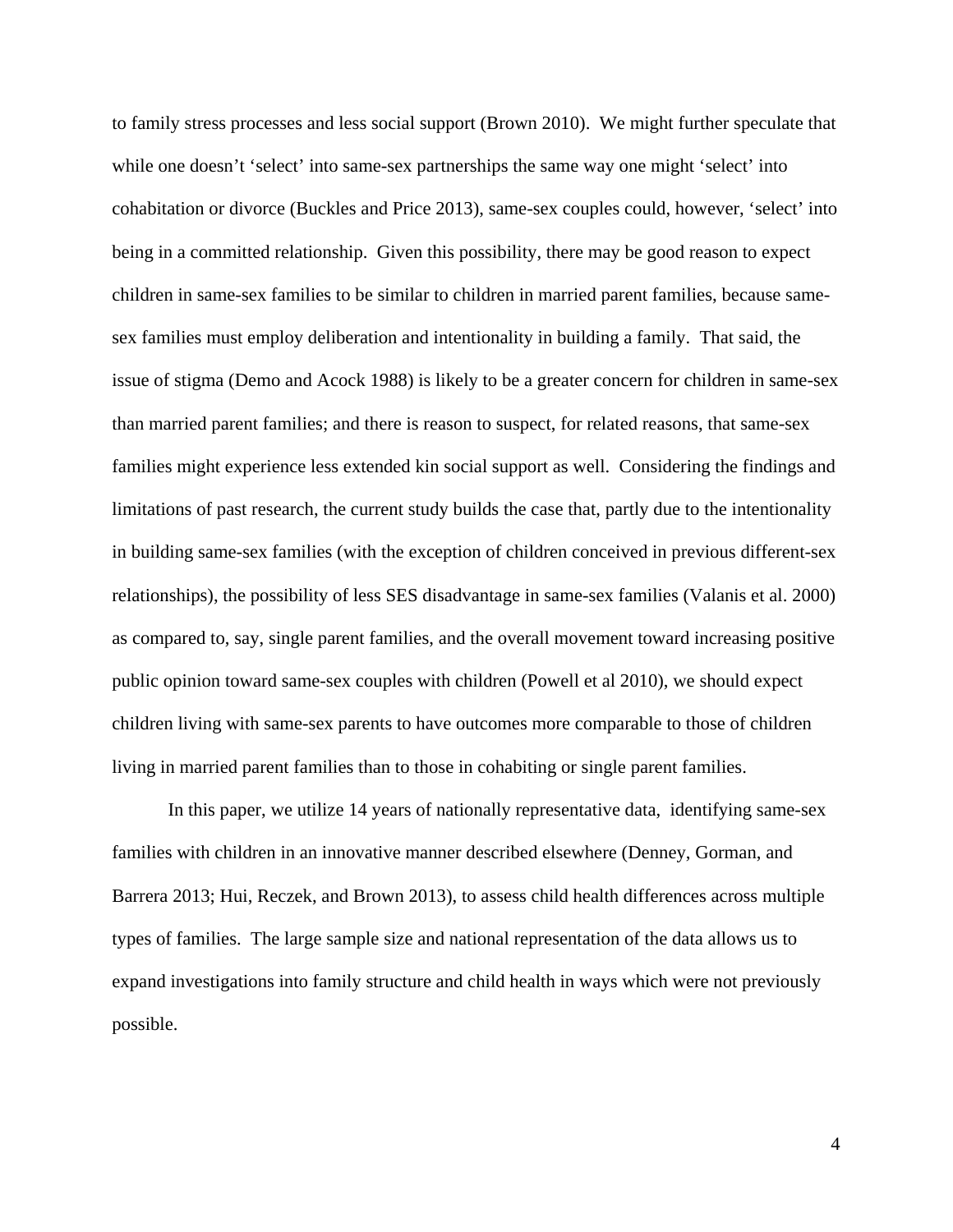# **DATA and METHOD**

The data come from combining the 1998 to 2011 years of the National Center for Health Statistics' (NCHS various years) National Health Interview Survey (NHIS). An unmarried partner category in the NHIS household roster allows us to examine various married and unmarried relationship types. There are no indicators of sexual attraction or identity in the NHIS, so partnerships are identified by matching the sex of respondent variable with the relationship to householder variable. Married couple households are identified by one male and one female reporting married status. Same-sex couples are identified by two men or women reporting as partners, and cohabiting different-sex couples as a man and a woman reporting as partners. Because the NHIS is a household level survey we are able to also establish whether or not children are living in the household. This additional information allows us to identify a fourth household type, single parent households. We use the full person files of the NHIS over the entire time frame to construct the household types and measures (described below) and then restrict our sample to children age 0 to 18 that live in one of the four household types described above. Our analytic sample includes nearly 400,000 children, including 282,010 in married different-sex families, 916 in same-sex families, 24,064 in different-sex cohabiting couple families, and 90,768 in single parent families.

 The dependent measure is the parent's self-reported health of the child. This indicator of child health is available in the person-level files of the NHIS so it allows us to maximize our sample of children in same sex families. We follow convention and dichotomize the measure to indicate poor to good health, relative to very good to excellent health (see Bramlett and Blumberg 2007). We include relevant control measures to examine the association between family type and health among children. These controls include age, gender, race/ethnicity, the

5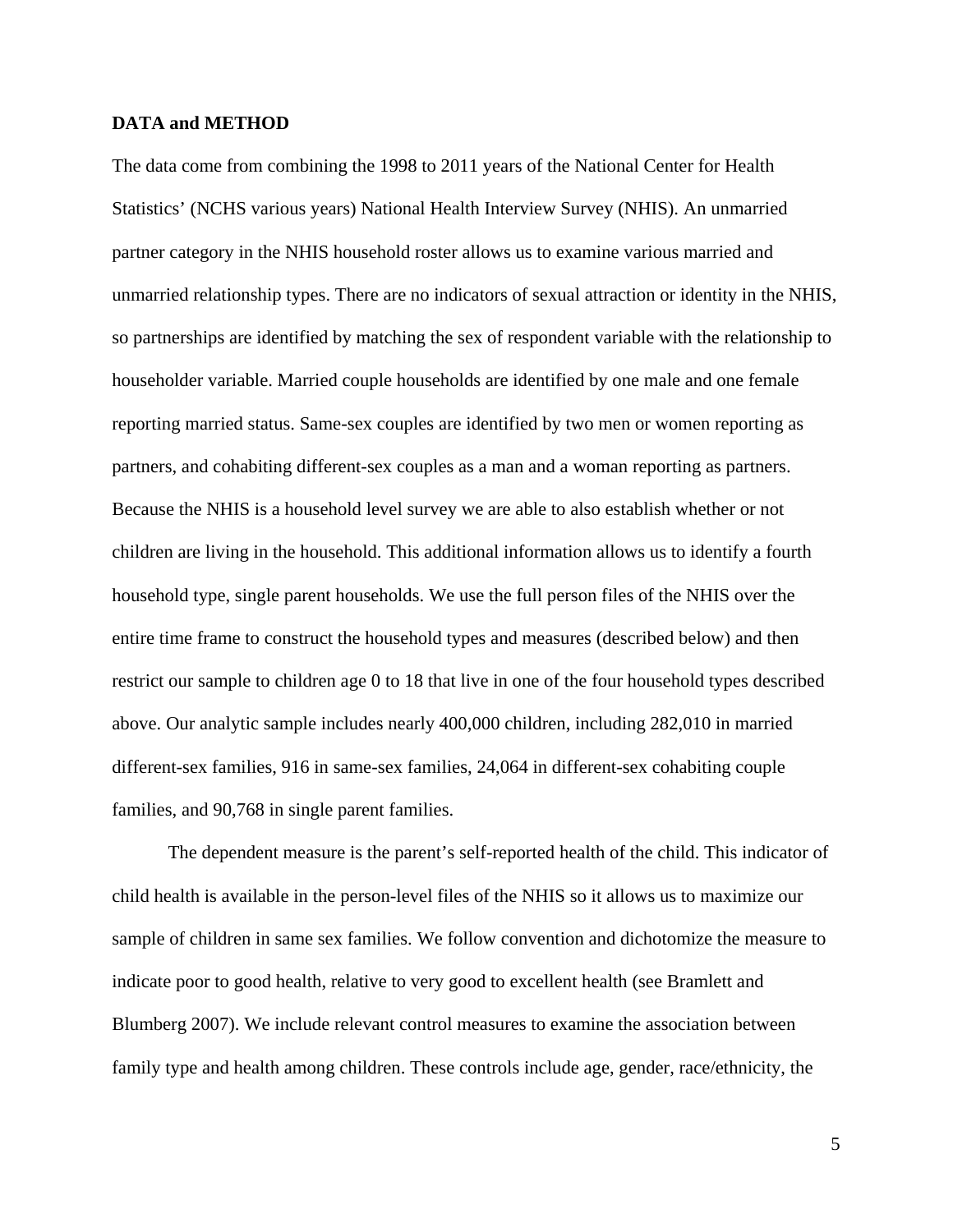number of children in the household, the region of residence, parent's educational attainment, the poverty status of the household, whether or not the child has health insurance, and the relationship of the child to his/her parents in the household.

 For most measures, the NHIS has very low rates of missing data, generally less than 3%. However, some variables are missing considerable data. For example, the income to poverty ratio was missing 18% .Therefore, we employ multiple imputation techniques to estimate values for our multivariate analyses (Royston 2005). Our imputation includes a diverse set of predictors and estimates five sets of probable values for each missing value. The resulting data sets include a random component based on draws from the posterior predictive distribution of the missing data under a posited Bayesian model and, under the missing-at-random assumption, provide unbiased estimates of variance (Allison 2001). We estimate weighted logistic regression models on the multiply imputed data using the 'mim' command in Stata and present odds ratios.

## **RESULTS**

Table 1 provides a descriptive assessment of children for the full sample and by the four different family types. Though 16% of the full sample of children fall into the poorer health category, there are differences by the type of family the child lives in. Only 14% of children in married different-sex families are reported in poorer health while nearly 18% in same-sex families and nearly 23% in cohabiting and single parent families fall into the poorer health category. There are also some demographic differences in the make-up of children across family types. Nearly 70% of children in married couple families are white but just over half in same-sex and cohabiting families are white, and just over 40% of kids in single parent families are white.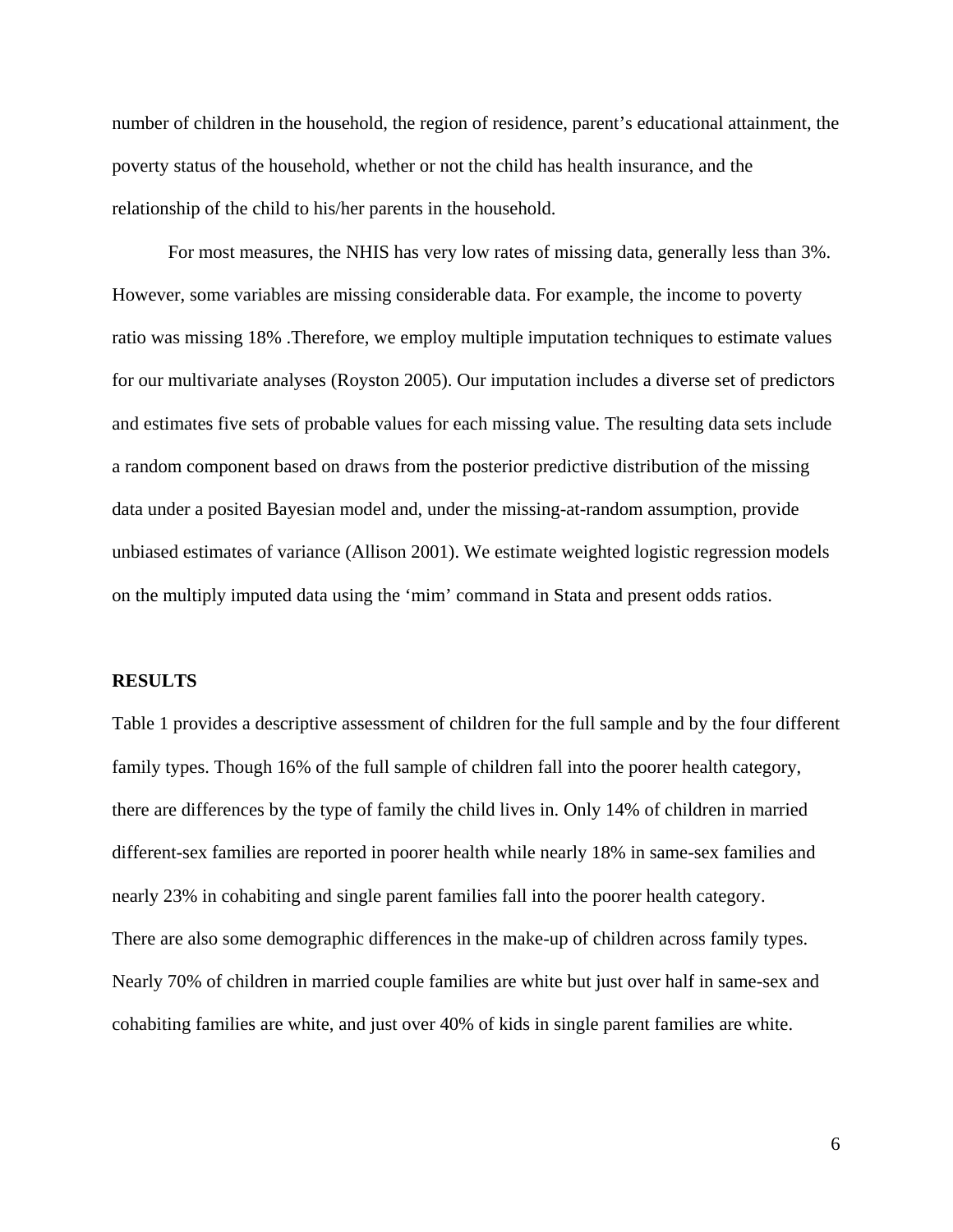Instead, almost a quarter of kids in same-sex families and one-third in single parent families are black.

Two to over three times the proportion of children in same-sex, cohabiting, and single parent families live in poverty, compared to 9% of children living in poverty in married couple families. Roughly 15% of children in different-sex married and cohabiting couple families have at least one parent who is foreign born while smaller proportions of kids in same-sex and single parent families have foreign born parents. Over 90% of children have some form of health insurance coverage with the lowest proportion (86%) among kids in different-sex cohabiting families. And finally, just over 2% of all the children in the sample were adopted but that proportion is nearly 15% in same-sex families.

#### (Table 1 about here)

 Table 2 examines associations between household type and poorer health among children after progressively adjusting for relevant covariates. Model 1 serves as a baseline and shows that children in different-sex cohabiting and single parent families have 1.8 times the odds of poorer health compared to children in married couple families. Children in same-sex families have marginally higher odds as well. After adjusting for sociodemographic variables and region of residence, the odds of poorer health among children in same-sex households is no longer significantly different from children in married couple families. The odds for children in the other household types are attenuated in Model 2 but remain significantly higher than children in married families.

#### (Table 2 about here)

 Model 3 includes indicators of parental education and foreign born status, as well as, household poverty. Including these measures reduces the odds for poorer health among kids in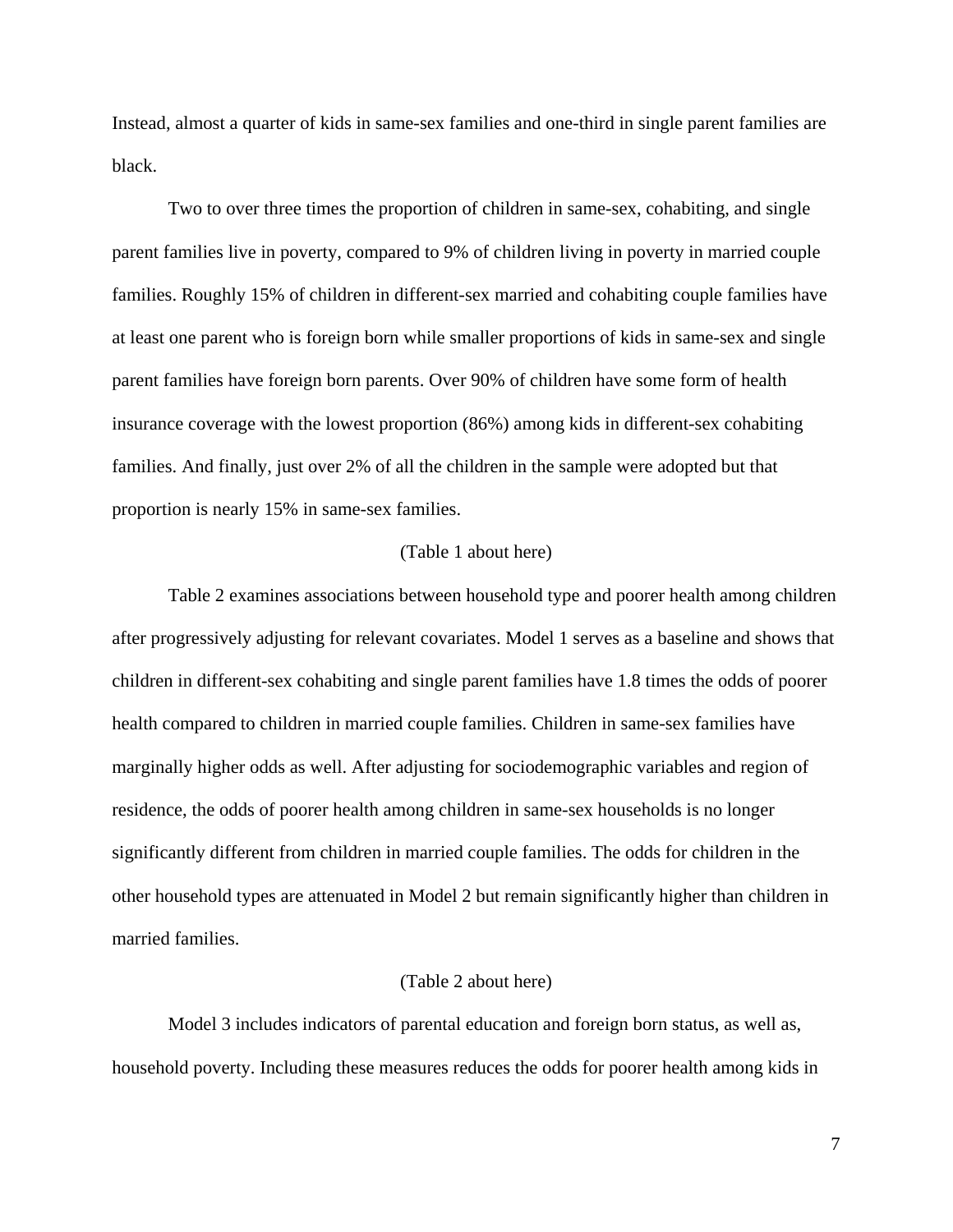cohabiting and single parent households by 40 to 50% (OR Model  $2 - OR$  Model  $3 / 1.0$ ). The odds for children in same-sex households are slightly attenuated as well and remain statistically indistinguishable from children in married households. Finally, Model 4 accounts for health insurance status and the relationship of the child to the parents. Though adopted children and others (e.g. foster and step children) have elevated odds of reported poorer health, accounting for these has little effect on the relationship between household type and child health.

 In Table 3, we preliminarily examine these associations by age of the child to see if there are some differences by stage of development. We will run more thorough interaction models before the conference but we do see a couple of patterns in these additional models. First, the odds for children in different-sex cohabiting families and single parent families are consistently elevated though the odds seem to increase with each stage of development among children in different-sex cohabiting families. The point estimates in these restricted samples for children in same-sex families have large standard errors (and thus confidence intervals) but show that there may be an elevated risk of poorer health among children age 6 to 12 and no elevation in odds among younger or older children.

#### (Table 3 about here)

# **DISCUSSION (in brief)**

Family complexity in the U.S. and beyond is increasing. Though decades of research on family structure and child well-being document differences in varying family types, knowledge of the health of children in same-sex families remains limited. In this paper, we use multiple years of a national level survey in order to identify and assess the health of children in married differentsex, same-sex, cohabiting different-sex, and single parent families. Our analyses so far indicate that children in same-sex families are quite similar to children in married couple families. We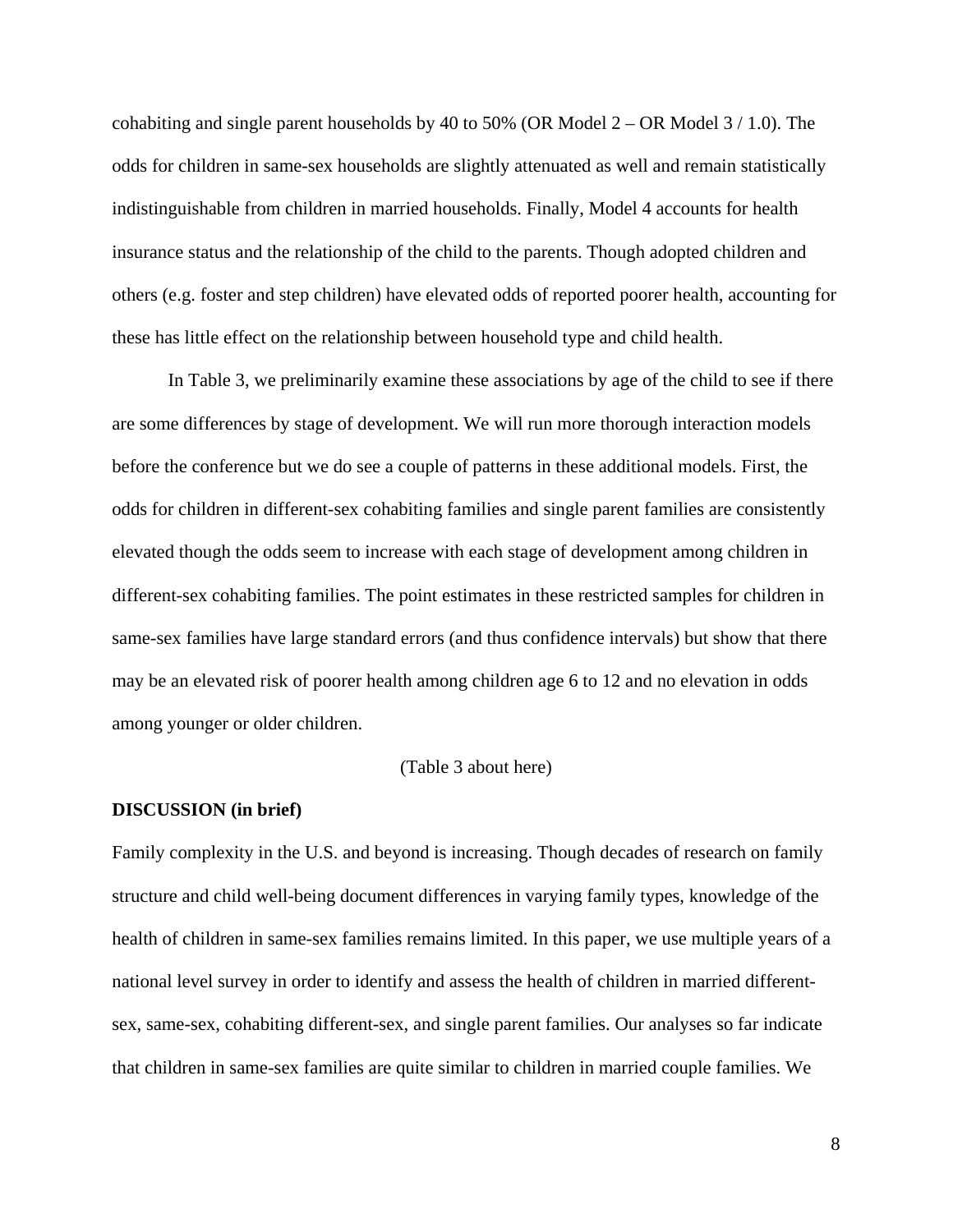also find support for established health deficits for children in cohabiting and single parent families. In light of recent Supreme Court decisions and ongoing judicial and legislative action, it is imperative for the research and medical communities to come to a more clear understanding of the complex ways in which families influence the health of children.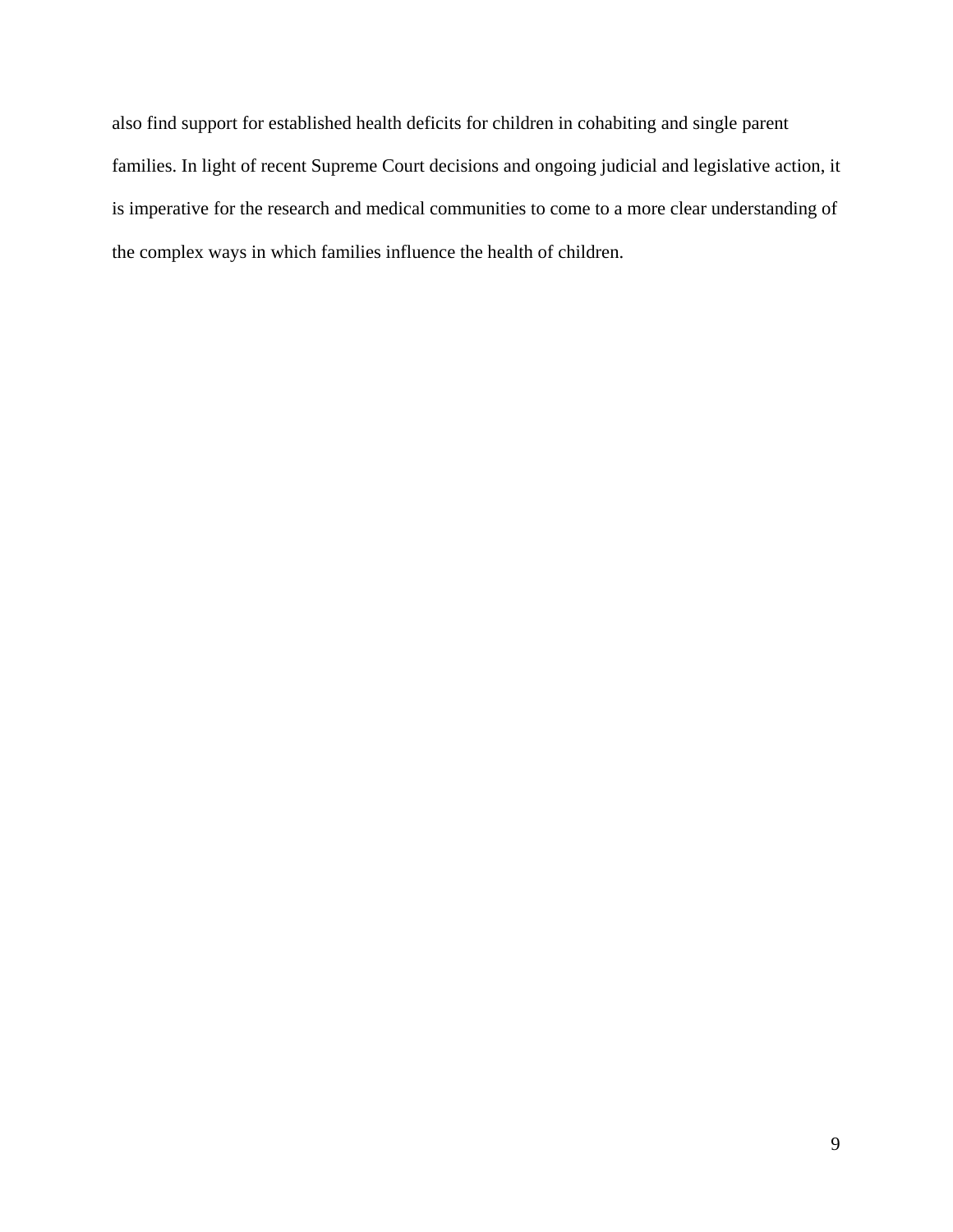# **REFERENCES**

Allison, P.D. 2001. *Missing Data*: London: Sage University.

- Badgett, M.V. Lee, Laura E. Durso, and Alyssa Schneebaum. 2013. "New Patterns of Poverty in the Lesbian, Gay, and Bisexual Community." UCLA School of Law: The Williams Institute.
- Bramlett, Matthew D. and Stephen J. Blumberg. 2007. "Family Structure and Children's Physical and Mental Health." *Health Affairs* 26(2):549-558.
- Brief of Amicus Curiae American Sociological Association in Support of Respondent Kristin M. Perry and Respondent Edith Schlain Windsor, Hollingsworth v. Perry, No. 12-144, United States v. Windsor, No. 12-307.
- Brown, Susan L. 2010. "Marriage and Child Well-Being: Research and Policy Perspectives." *Journal of Marriage and Family* 72(5):1059-1077.
- Buckles, Kasey S. and Joseph Price. 2013. "Selection and the Marriage Premium for Infant Health." *Demography* 50(4):1315-1339.
- Carlson, Marcia J. and Mary E. Corcoran. 2001. "Family Structure and Children's Behavioral and Cognitive Outcomes." *Journal of Marriage and Family* 63(3):779-792.
- Cherlin, Andrew J. 2012. "Goode's *World Revolution and Family Patterns*: A Reconsideration at Fifty Years." *Population and Development Review* 38(4):577-607.

Cohen, Phillip. 2013. "Regnerus Affair Timeline, with Maze." http://familyinequality.wordpress.com/2013/08/06/regnerus-affair-timeline-with-maze/

Conway, Karen Smith and Minghua Li. 2010. "Family Structure and Child Outcomes: A High Definition, Wide Angle 'Snapshot'." *Review of Economics of the Household* 10(3):345- 374.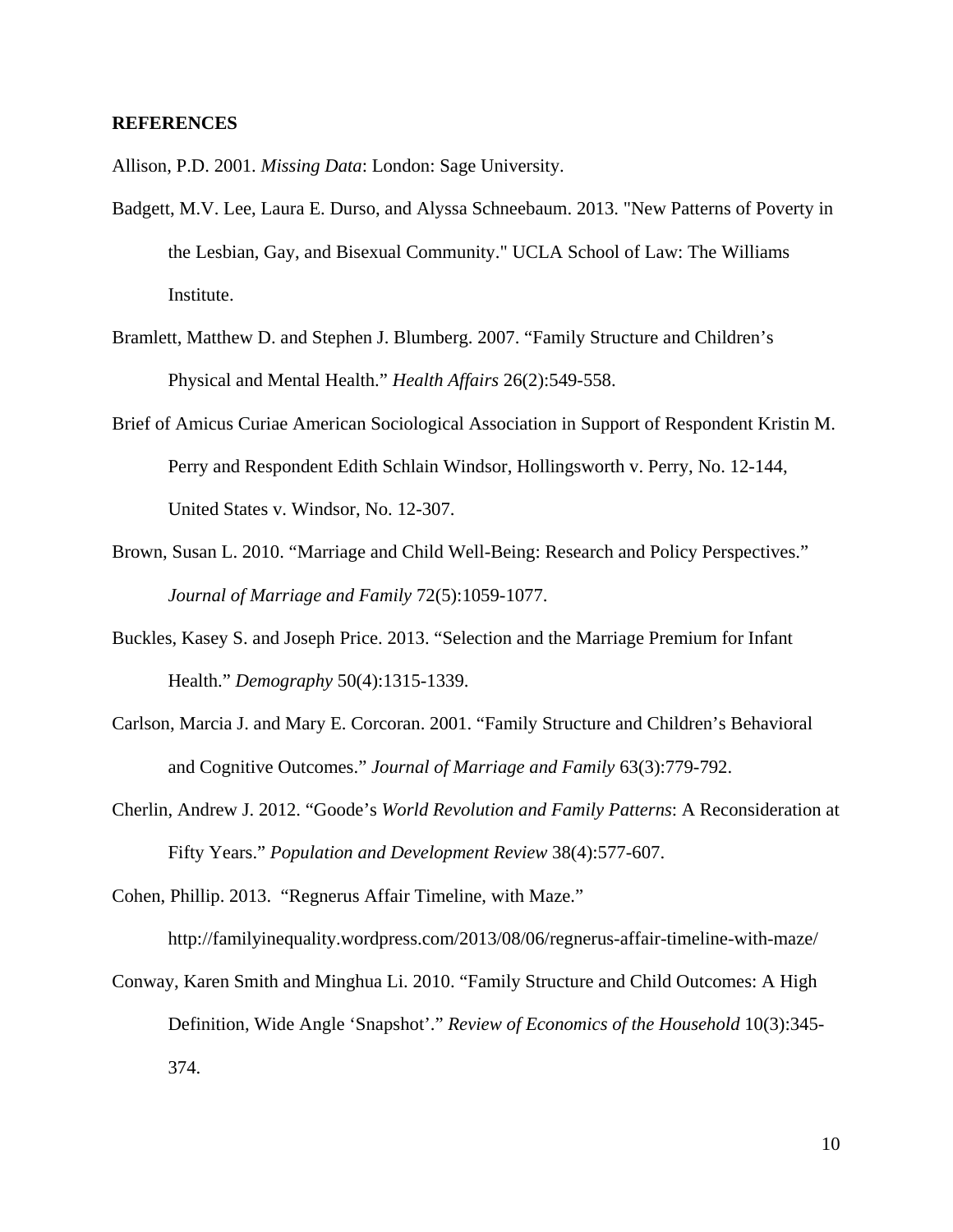- Demo, David H. and Alan C. Acock. 1988. "The Impact of Divorce on Children." *Journal of Marriage and Family* 50(3):619-648.
- Denney, Justin T., Bridget K. Gorman, and Christina B. Barrera. 2013. "Families, Resources, and Adult Health Where Do Sexual Minorities Fit?." *Journal of Health and Social Behavior* 54(1):46-63.
- Harknett, Kristen. 2009. "Why are Children with Married Parents Healthier? The Case of Pediatric Asthma." *Population Research and Policy Review* 28:347-365.
- Liu, Hui, Corinne Reczek, and Dustin Brown. 2013. "Same-Sex Cohabitors and Health: The Role of Race-Ethnicity, Gender, and Socioeconomic Status." *Journal of Health and Social Behavior* 54:25-45.
- McLanahan, Sara and Christine Percheski. 2008. "Family Structure and the Reproduction of Inequalities." *Annual Review of Sociology* 34:257-276.
- NCHS. various years. "1998-2011 National Health Interview Surveys: Core Data." US Department of Health and Human Services. Hyattsville, MD.
- Perrin, Andrew J., Phillip N Cohen, and Neal Caren. 2013. "Are Children of Parents Who Had Same-Sex Relationships Disadvantaged? A Scientific Evaluation of the No-Differences Hypothesis." *Journal of Gay & Lesbian Mental Health* 17(3): 327-336.
- Powell, Brian, Catherine Bolzendahl, Claudia Geist, and Lala Carr Steelman. 2010. *Counted Out: Same-sex Relations and Americans' Definitions of Family*. New York: Russell Sage Foundation.
- Regnerus, Mark. 2012. "How Different are the Adult Children of Parents Who Have Same-Sex Relationships? Findings from the New Family Structures Study." *Social Science Research* 41(4): 752-770.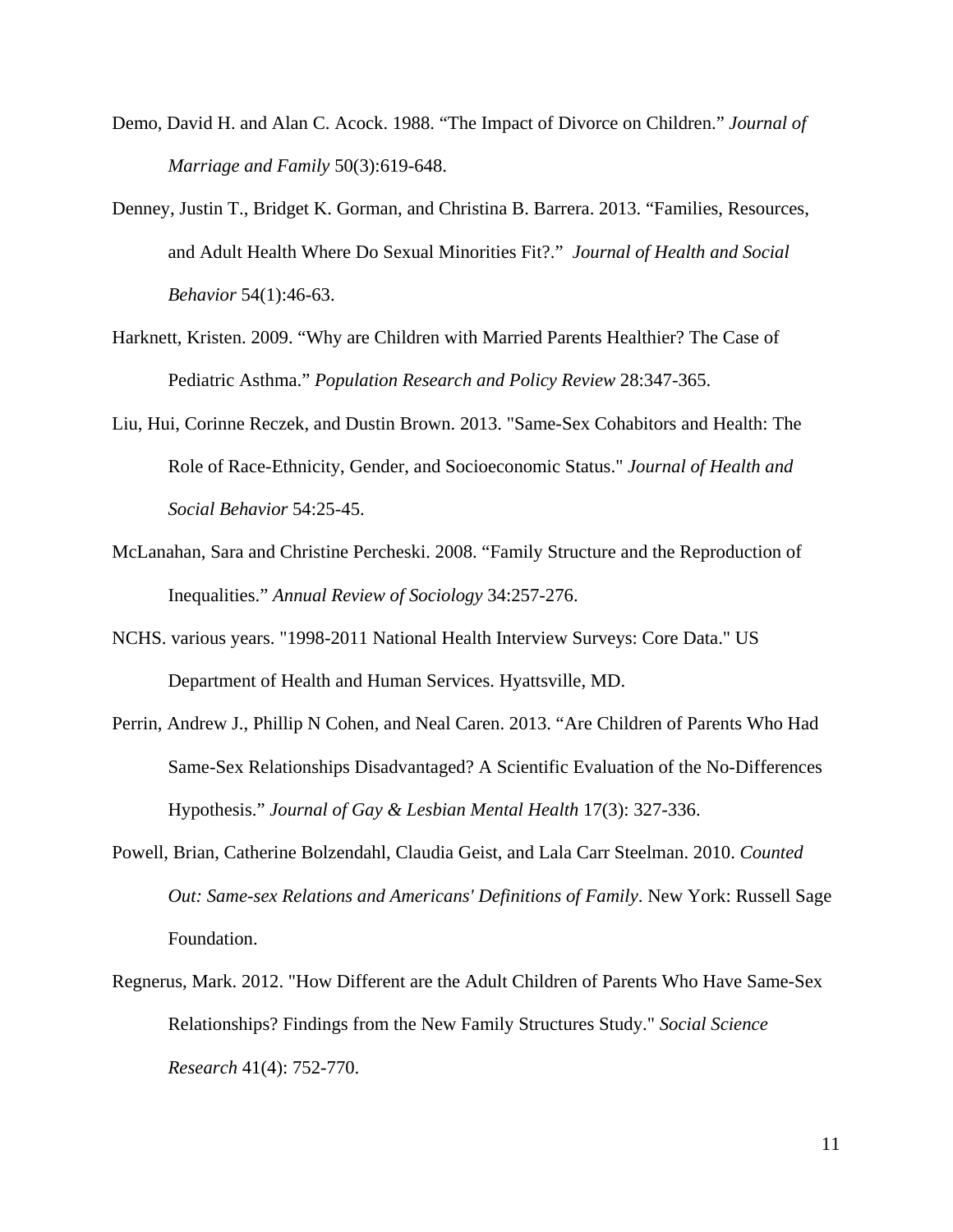- Royston, Patrick. 2005. "Multiple imputation of missing values: update." *The Stata Journal* 5:188-201.
- Schmeer, Kammi K. 2012. "Family Structure and Obesity in Early Childhood." *Social Science Research* 41:820-832.
- Schumm, W. R. 2012. "Methodological Decisions and the Evaluation of Possible Effects of Different Family Structures on Children: The New Family Structures Survey (NFSS)." *Social Science Research*.
- Valanis, Barbara. G., Deborah J. Bowen, Tamsen Bassford, Evelyn Whitlock, Pamela Charney, and Rachel A. Carter. 2000. "Sexual Orientation and Health: Comparisons in the Women's Health Initiative Sample." *Archives of Family Medicine* 9(9):843.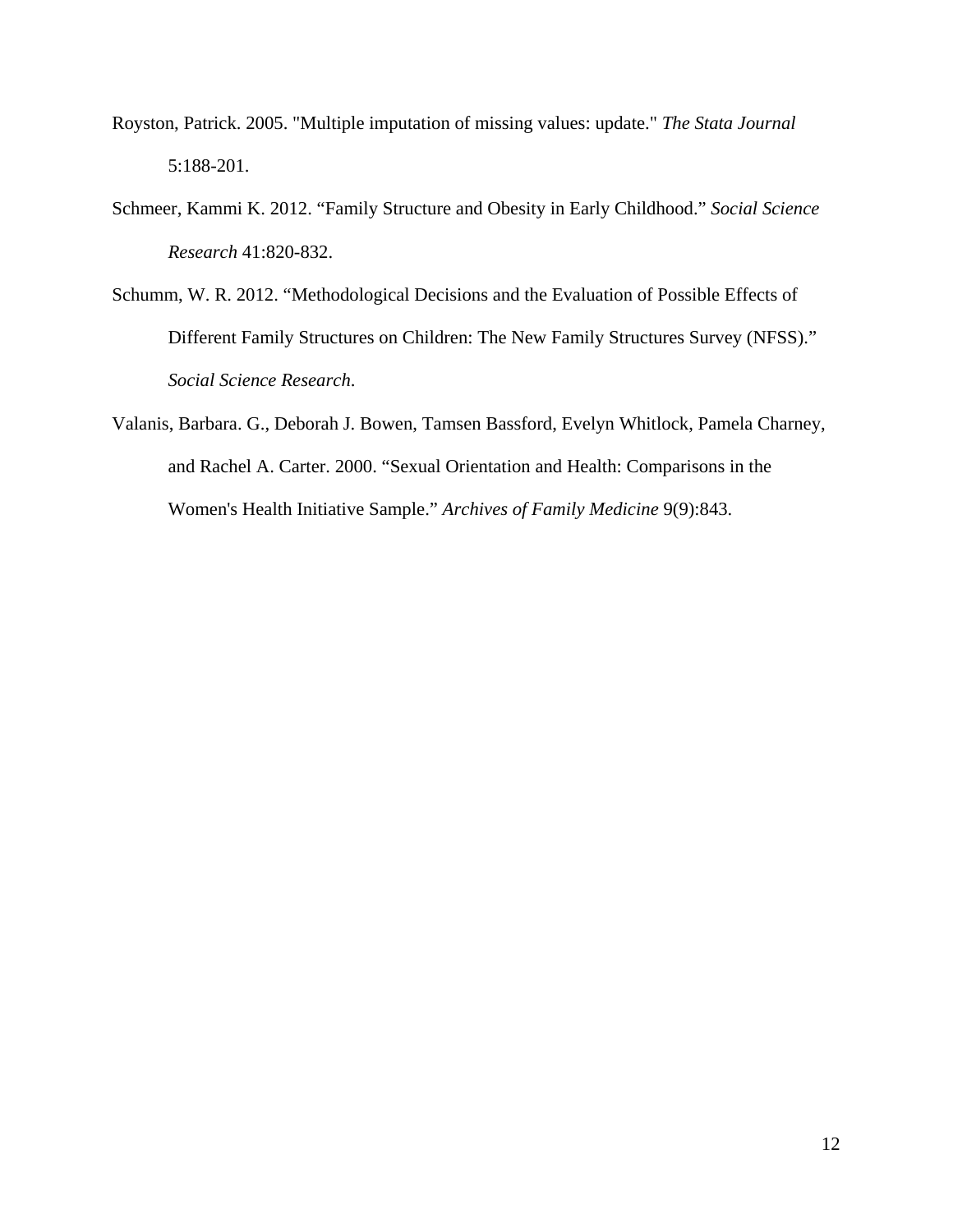|                                        |         | Same    |        |            |        |  |  |
|----------------------------------------|---------|---------|--------|------------|--------|--|--|
|                                        |         | Married | sex    | Cohabiting | Single |  |  |
|                                        | Full    | couple  | couple | couple     | parent |  |  |
| $\mathbf N$                            | 397,758 | 282,010 | 916    | 24,064     | 90,768 |  |  |
| <b>Dependent Measure</b>               |         |         |        |            |        |  |  |
| Child health poor to good (very good   |         |         |        |            |        |  |  |
| to excellent, ref)                     | 16.3    | 13.8    | 17.8   | 22.5       | 22.9   |  |  |
| <b>Independent Measures</b>            |         |         |        |            |        |  |  |
| Age (mean)                             | 9.0     | 8.9     | 8.9    | 7.4        | 9.8    |  |  |
| Gender (male)                          | 51.2    | 51.4    | 47.4   | 52.8       | 50.4   |  |  |
| Race / ethnicity                       |         |         |        |            |        |  |  |
| Non-Hispanic White                     | 62.3    | 68.7    | 53.5   | 53.3       | 42.9   |  |  |
| Non-Hispanic Black                     | 13.9    | 7.9     | 23.7   | 17.2       | 33.4   |  |  |
| Non-Hispanic Other                     | 5.2     | 5.7     | 3.6    | 4.1        | 3.7    |  |  |
| Hispanic                               | 18.4    | 17.4    | 18.4   | 25.1       | 19.8   |  |  |
| Children in household (mean)           | 2.3     | 2.4     | 2.5    | 2.3        | 2.2    |  |  |
| Region                                 |         |         |        |            |        |  |  |
| Northeast                              | 17.7    | 17.7    | 21.4   | 16.6       | 18.0   |  |  |
| Midwest                                | 24.7    | 24.9    | 21.8   | 26.9       | 23.3   |  |  |
| South                                  | 35.3    | 34.3    | 34.0   | 33.3       | 39.1   |  |  |
| West                                   | 22.3    | 23.1    | 22.8   | 23.2       | 19.6   |  |  |
| Parent's education <sup>b</sup> (mean) | 2.7     | 2.9     | 2.8    | 2.1        | 2.5    |  |  |
| Household in poverty                   | 15.5    | 9.0     | 18.5   | 22.7       | 35.8   |  |  |
| At least one parent foreign born       | 13.6    | 15.0    | 9.8    | 15.7       | 8.3    |  |  |
| Has health insurance                   | 90.7    | 91.3    | 91.2   | 86.2       | 89.7   |  |  |
| Child adopted                          | 2.2     | 2.4     | 14.9   | 0.7        | 1.5    |  |  |

| Table 1. Descriptives for the Full Sample, and by Household Type of child, Ages 0 to 18. <sup>a</sup> |
|-------------------------------------------------------------------------------------------------------|
|-------------------------------------------------------------------------------------------------------|

Source: 1998-2011 National Health Interview Survey.

<sup>a</sup> Proportions unless otherwise noted

 $b<sup>b</sup>$  1 = less than high school; 2 = high school or GED; 3 = some college; 4 = Bachelors; 5 = Graduate degree; Average education calculated for two parent families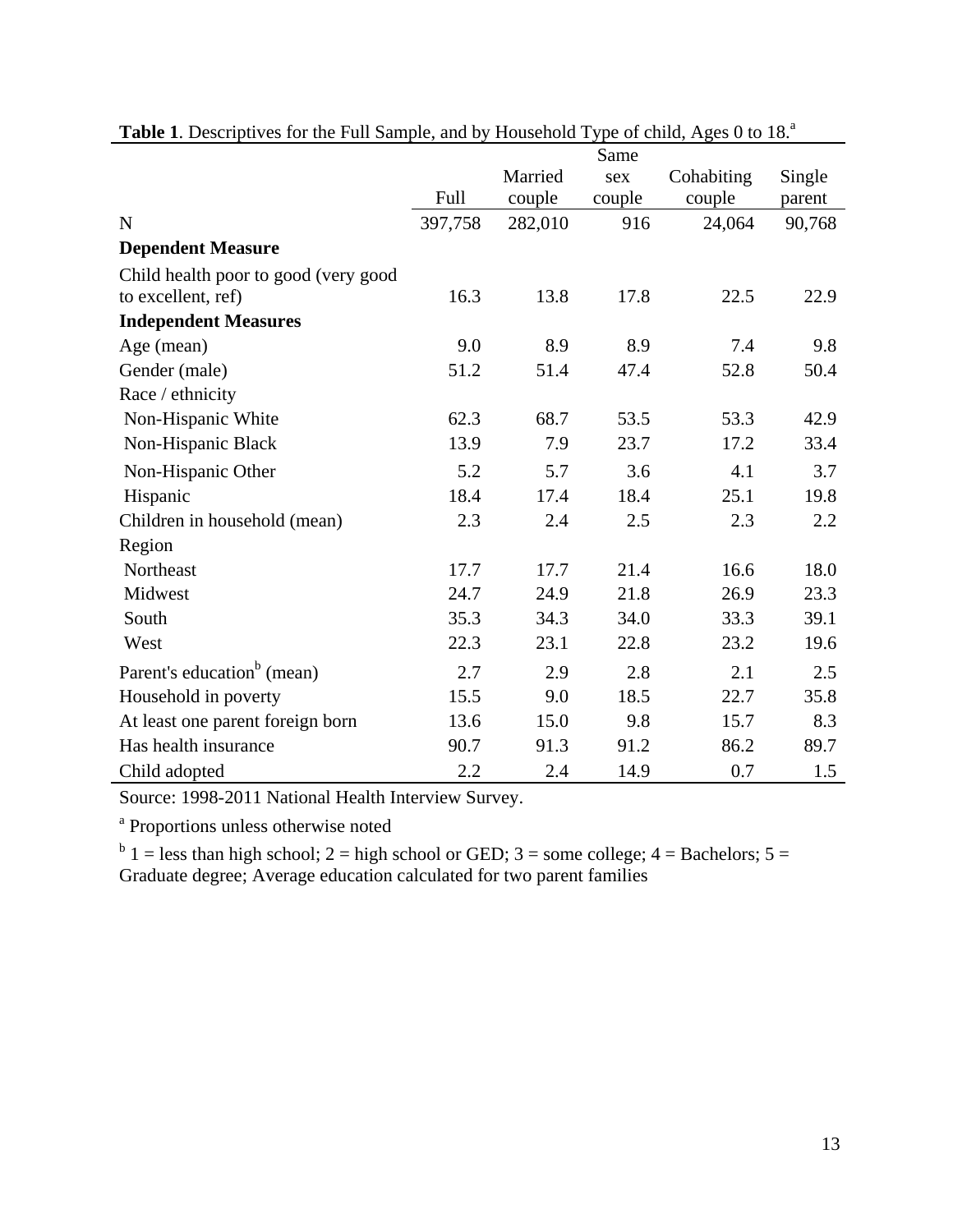|                                            | Model 1 |     | Model 2 |      | Model 3 |        | Model 4 |        |
|--------------------------------------------|---------|-----|---------|------|---------|--------|---------|--------|
| Household type (married diferent sex, ref) |         |     |         |      |         |        |         |        |
| Same sex                                   | 1.35    | $+$ | 1.22    |      | 1.17    |        | 1.12    |        |
| Different Sex cohabitors                   | 1.81    | *** | 1.72    | ***  | 1.26    | ***    | 1.27    | ***    |
| <b>Single Parent</b>                       | 1.85    | *** | 1.56    | ***  | 1.15    | ***    | 1.19    | ***    |
| Age                                        |         |     | 1.03    | ***  | 1.04    | ***    | 1.04    | ***    |
| Gender (male)                              |         |     | 1.06    | $**$ | 1.06    | $**$   | 1.06    | $**$   |
| Race / ethnicity (white, ref)              |         |     |         |      |         |        |         |        |
| Non-Hispanic Black                         |         |     | 1.86    | ***  | 1.52    | ***    | 1.51    | ***    |
| Non-Hispanic Other                         |         |     | 1.57    | ***  | 1.46    | ***    | 1.46    | ***    |
| Hispanic                                   |         |     | 2.30    | ***  | 1.38    | ***    | 1.38    | ***    |
| Num. Children in household                 |         |     | 1.13    | ***  | 1.03    | $**$   | 1.02    | $\ast$ |
| Region (West, ref)                         |         |     |         |      |         |        |         |        |
| Northeast                                  |         |     | 1.02    |      | 1.07    | $\ast$ | 1.07    | $\ast$ |
| Midwest                                    |         |     | 1.10    | ***  | 1.10    | $**$   | 1.09    | $**$   |
| South                                      |         |     | 1.05    | ∗    | 1.01    |        | 1.01    |        |
| Parent's education                         |         |     |         |      | 0.71    | ***    | 0.71    | ***    |
| Household poverty (not in, ref)            |         |     |         |      |         |        |         |        |
| Poor                                       |         |     |         |      | 2.06    | ***    | 2.07    | ***    |
| Near poor                                  |         |     |         |      | 1.64    | ***    | 1.65    | ***    |
| At least one parent foreign born           |         |     |         |      | 1.07    | $\ast$ | 1.09    | $**$   |
| Has health insurance                       |         |     |         |      |         |        | 1.04    |        |
| Relationship to parent (biological, ref)   |         |     |         |      |         |        |         |        |
| Adopted                                    |         |     |         |      |         |        | 1.41    | ***    |
| Other                                      |         |     |         |      |         |        | 1.23    | ***    |

# Table 2. Logistic Regression Odds Ratios Predicting Poor to Good Health, Ages 0 to 18.<sup>a</sup>

Source: 1998-2011 National Health Interview Survey.

 $+$  p  $<$  0.10 ; \* p  $<$  0.05 ; \*\* p  $<$  0.01 ; \*\*\* p  $<$  0.001

a Model results on multiple imputation data set.